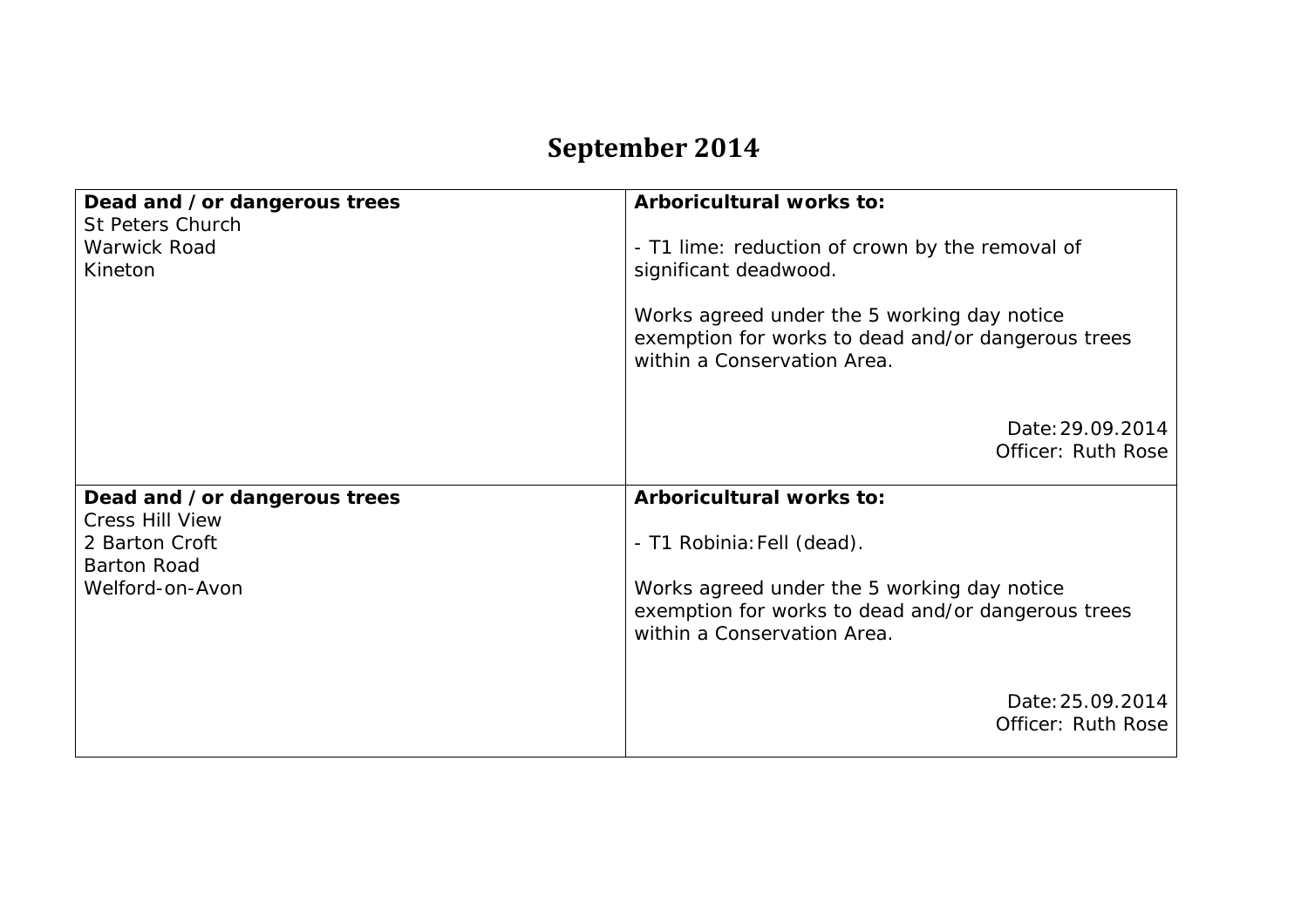| Dead and /or dangerous trees                                  | Arboricultural works to:                                                                                                                                                                                                                             |
|---------------------------------------------------------------|------------------------------------------------------------------------------------------------------------------------------------------------------------------------------------------------------------------------------------------------------|
| Maudslay Park<br><b>Great Alne</b>                            | - 3no. horse chestnut: fell. (Trees structurally                                                                                                                                                                                                     |
| Alcester                                                      | compromised and diseased and a threat to neighbouring<br>property. One tree will need to be felled as a result of<br>the removal of the other two. Replacement planting<br>agreed). Trees located to the rear of 1 Maudsley<br>Cottages, Great Alne. |
|                                                               | Works agreed under the 5 working day notice<br>exemption for works to dead and/or dangerous trees<br>within a Conservation Area.                                                                                                                     |
|                                                               | Date: 25.09.2014<br>Officer: Ruth Rose                                                                                                                                                                                                               |
| Dead and /or dangerous trees                                  | Arboricultural works to:                                                                                                                                                                                                                             |
| Stoneythorpe Hotel (Warwick House)<br>Warwick Road<br>Southam | - T1 ash: fell (extensive basal decay, replacement planting<br>required).                                                                                                                                                                            |
|                                                               | Works agreed under the 5 working day notice<br>exemption for works to dead and/or dangerous trees<br>within a Conservation Area.                                                                                                                     |
|                                                               | Date: 25.09.2014<br>Officer: Ruth Rose                                                                                                                                                                                                               |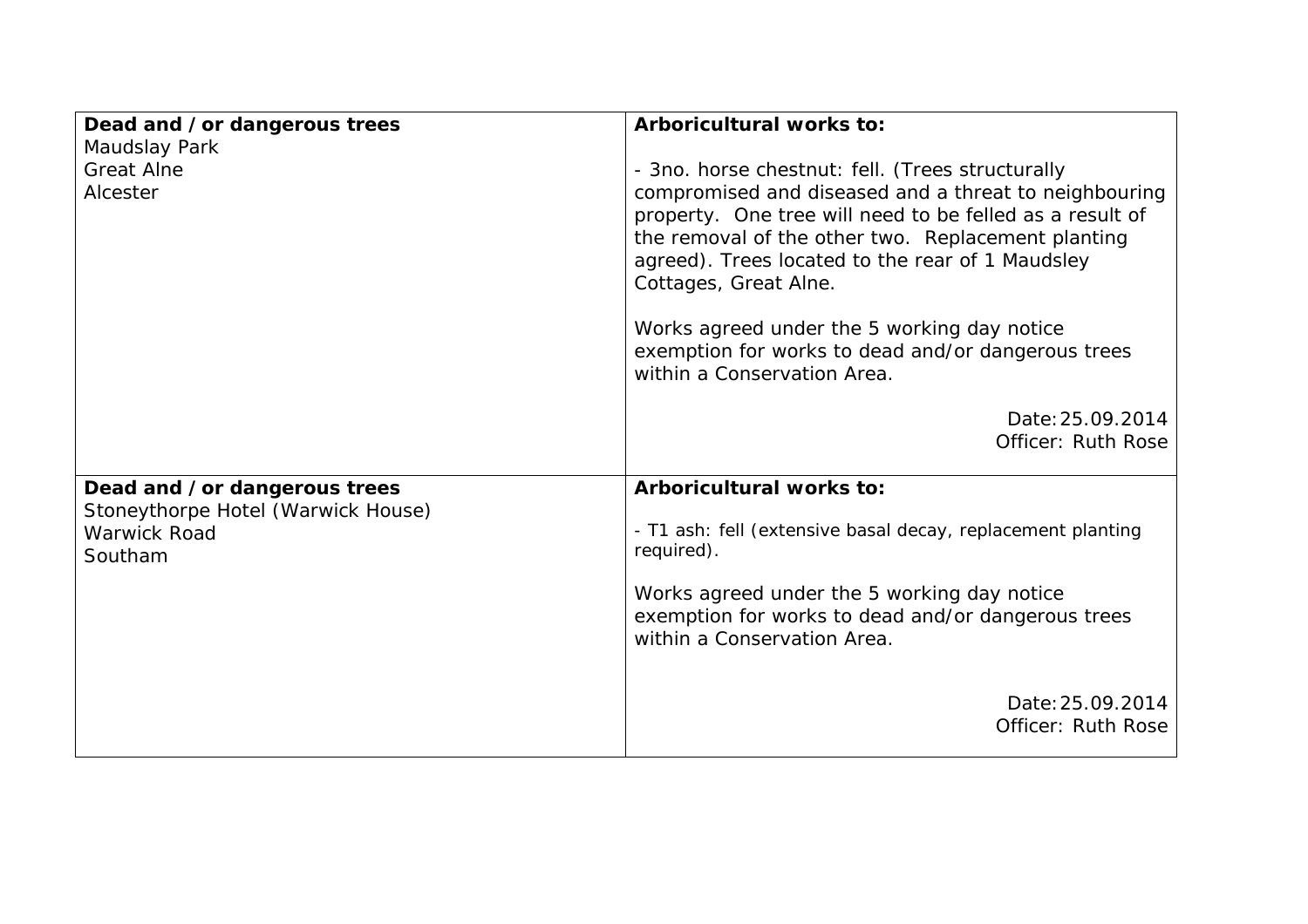| Dead and /or dangerous trees                          | Arboricultural works to:                                                                                                                                                                                                                                                                                 |
|-------------------------------------------------------|----------------------------------------------------------------------------------------------------------------------------------------------------------------------------------------------------------------------------------------------------------------------------------------------------------|
| The Great Gardens Of New Place                        |                                                                                                                                                                                                                                                                                                          |
| Chapel Lane                                           | - T1 mulberry: reduce back lateral crown growth to                                                                                                                                                                                                                                                       |
| Stratford-upon-Avon                                   | alleviate weight on support props. Props to be removed<br>once reduction has adequately reduced the loading on<br>these branches. Pruning to be back to target pruning<br>points. (This is the old mulberry tree within the raised<br>bed, which had a limb recently fail beyond the old prop<br>point). |
|                                                       | - T2 mulberry: minor reduction works to maintain size.<br>Pruning to be back to target pruning points. (This is the<br>mulberry tree which previously split apart at the base<br>and is now heavily propped).                                                                                            |
|                                                       | Works agreed under the 5 working day notice<br>exemption for works to dead and/or dangerous trees<br>within a Conservation Area.                                                                                                                                                                         |
|                                                       | Date: 23.09.2014                                                                                                                                                                                                                                                                                         |
|                                                       | <b>Officer: Ruth Rose</b>                                                                                                                                                                                                                                                                                |
| Dead and/or dangerous trees                           | Arboricultural works to:                                                                                                                                                                                                                                                                                 |
| <b>STREET RECORD</b><br>Sandpits Road<br><b>Tysoe</b> | - T1 dead tree: fell. (Replacement planting required).                                                                                                                                                                                                                                                   |
|                                                       | Works agreed under the 5 working day notice<br>exemption for works to dead and/or dangerous trees<br>within a Conservation Area.                                                                                                                                                                         |
|                                                       | Date: 09.09.2014<br>Officer: Ruth Rose                                                                                                                                                                                                                                                                   |